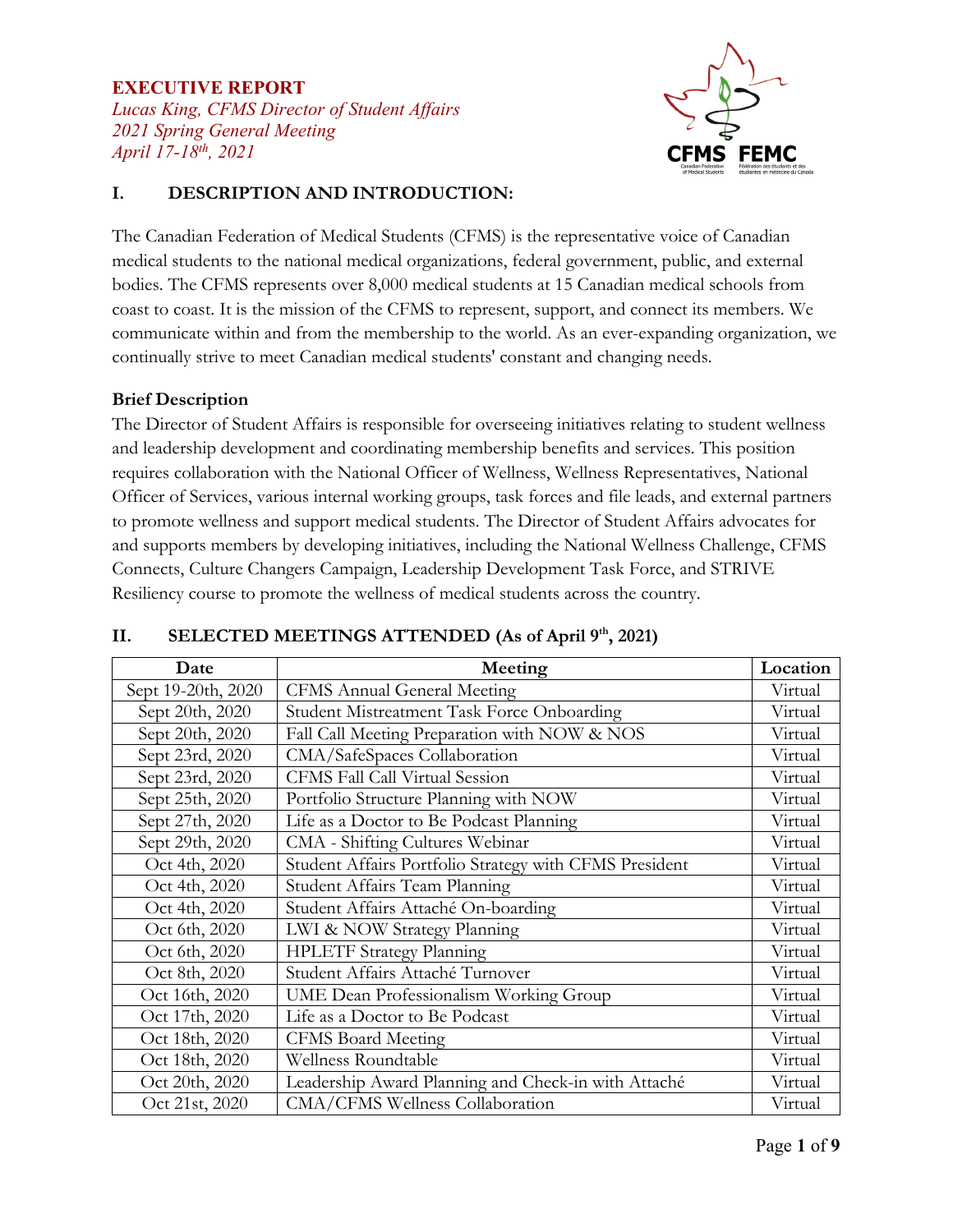*Lucas King, CFMS Director of Student Affairs 2021 Spring General Meeting April 17-18th, 2021* 



| Oct 24th, 2020     | Check-in with CFMS President                           | Virtual |
|--------------------|--------------------------------------------------------|---------|
| Oct 24-25th, 2020  | CFMS Board Leadership & Governance Training            | Virtual |
| Oct 26th, 2020     | CMA-SafeSpaces Facilitator Preparation                 | Virtual |
| Oct 30-Nov 1, 2020 | CFMS Fall Board Meeting                                | Virtual |
| Nov 1st, 2020      | Wellness Curriculum Task Force                         | Virtual |
| Nov 4th, 2020      | CMA Impact 2040 Roundtable                             | Virtual |
| Nov 4th, 2020      | SafeSpaces: Imposter Syndrome                          | Virtual |
| Nov 4th, 2020      | NOS & Electives Database On-boarding                   | Virtual |
| Nov 4th, 2020      | NOS & Interviews Database On-boarding                  | Virtual |
| Nov 6th, 2020      | UME Dean Professionalism Working Group                 | Virtual |
| Nov 6th, 2020      | Leadership Development File Lead On-boarding           | Virtual |
| Nov 7th, 2020      | STRIVE & Physician Wellness+ Planning                  | Virtual |
| Nov 8th, 2020      | Check-in & Planning with CFMS President                | Virtual |
| Nov 8th, 2020      | National Wellness Committee                            | Virtual |
| Nov 9th, 2020      | CMA-Life as a Doctor to Be Collaboration               | Virtual |
| Nov 10th, 2020     | Student Affairs Communications Coordinator On-boarding | Virtual |
| Nov 10th, 2020     | CFMS-FMEQ Wellness Collaboration                       | Virtual |
| Nov 11th, 2020     | NOS & Corporate Outreach On-boarding                   | Virtual |
| Nov 12th, 2020     | CMA Wellness Hub Educators Consultation                | Virtual |
| Nov 12th, 2020     | CFMS-OMSA Discounts Collaboration                      | Virtual |
| Nov 13th, 2020     | CFMS-OMSA Student Affairs Collaboration                | Virtual |
| Nov 13th, 2020     | Longitudinal Wellness Initiative On-boarding           | Virtual |
| Nov 14th, 2020     | Resiliency & Advocacy File Lead On-boarding            | Virtual |
| Nov 15th, 2020     | Student Mistreatment Task Force On-boarding            | Virtual |
| Nov 15th, 2020     | Wellness Roundtable                                    | Virtual |
| Nov 15th, 2020     | Slack Planning Discussion                              | Virtual |
| Nov 18th, 2020     | Electives Database Planning with Education             | Virtual |
| Nov 18th, 2020     | National Wellness Challenge Planning                   | Virtual |
| Nov 19th, 2020     | Resiliency File & STRIVE Planning                      | Virtual |
| Nov 20th, 2020     | CFMS Connects Collaboration with OMSA                  | Virtual |
| Nov 22nd, 2020     | Wellness Curriculum Task Force Onboarding              | Virtual |
| Nov 22nd, 2020     | <b>CFMS Board Meeting</b>                              | Virtual |
| Nov 23rd, 2020     | Physician Wellness+ Planning with CFMS President       | Virtual |
| Nov 23rd, 2020     | Physician Wellness+ Planning with AFMC President       | Virtual |
| Nov 24th, 2020     | CMA Physician Wellness+ Initiative Engagement Session  | Virtual |
| Nov 24th, 2020     | <b>CFMS Board Discussion</b>                           | Virtual |
| Nov 25th, 2020     | Board Mentor                                           | Virtual |
| Nov 26th, 2020     | Position Paper Planning with Government Affairs        | Virtual |
| Nov 26th, 2020     | Check-in with National Officer of Wellness             | Virtual |
| Nov 27th, 2020     | Leadership Development Task Force On-boarding          | Virtual |
| Nov 28th, 2020     | <b>CFMS Board Meeting</b>                              | Virtual |
| Nov 29th, 2020     | Check-in with National Officer of Services             | Virtual |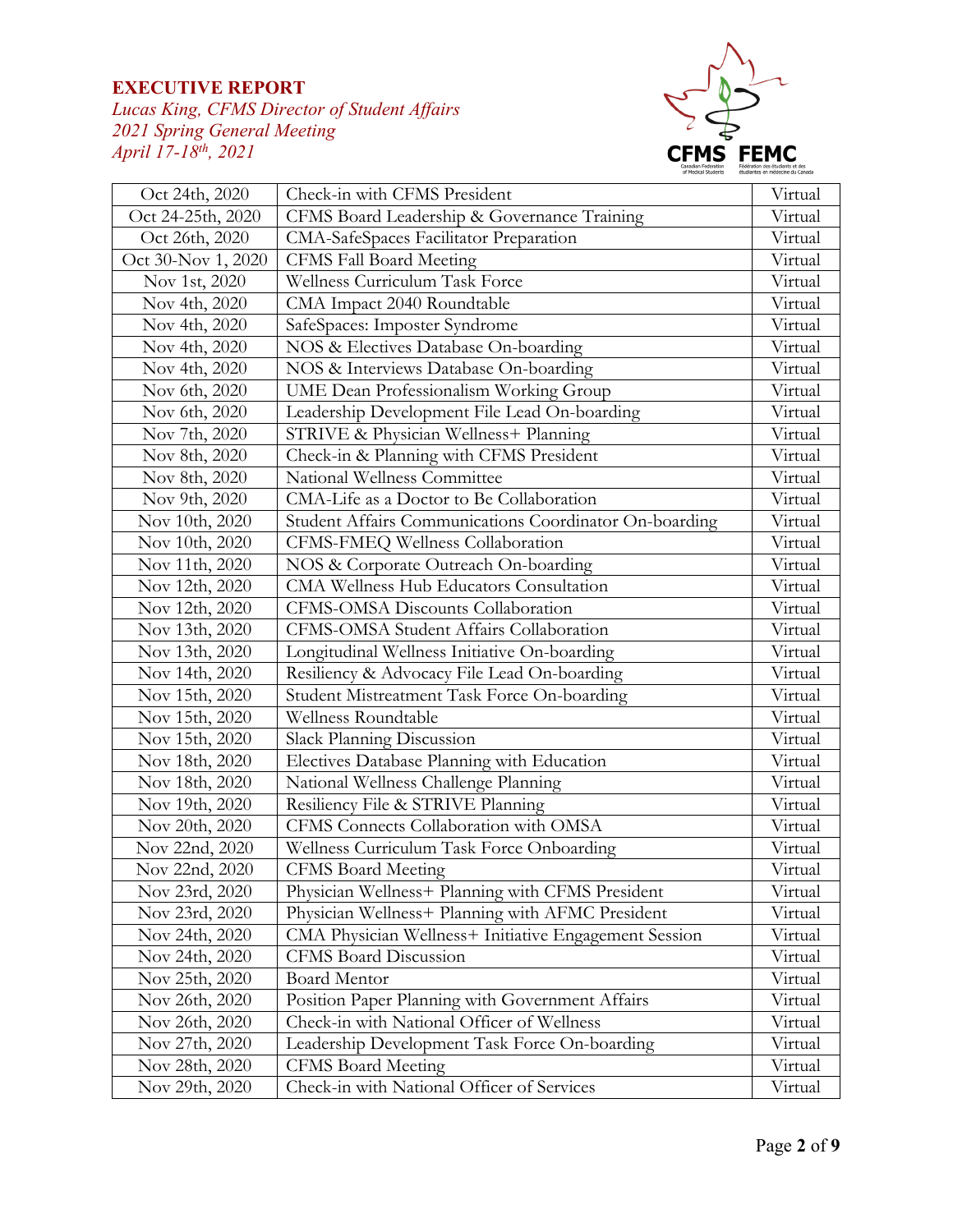*Lucas King, CFMS Director of Student Affairs 2021 Spring General Meeting April 17-18th, 2021* 



| Nov 29th, 2020 | Student Affairs Townhall #1                          | Virtual |
|----------------|------------------------------------------------------|---------|
| Nov 29th, 2020 | Check-in with Student Affairs Attaché                | Virtual |
| Nov 29th, 2020 | Wellness Curriculum Task Force                       | Virtual |
| Dec 1st, 2020  | uCMG File Lead                                       | Virtual |
| Dec 5th, 2020  | <b>CFMS Board Meeting</b>                            | Virtual |
| Dec 6th, 2020  | Volunteer Strategy Working Group Planning            | Virtual |
| Dec 6th, 2020  | Check-in & Planning with CFMS President              | Virtual |
| Dec 8th, 2020  | Life as a Doctor to Be Podcast                       | Virtual |
| Dec 9th, 2020  | SafeSpaces                                           | Virtual |
| Dec 13th, 2020 | Wellness Roundtable                                  | Virtual |
| Dec 13th, 2020 | <b>CFMS Board Meeting</b>                            | Virtual |
| Dec 13th, 2020 | National Wellness Committee                          | Virtual |
| Dec 19th, 2020 | Substance Abuse Position Paper                       | Virtual |
| Dec 19th, 2020 | uCMG Working Group                                   | Virtual |
| Dec 20th, 2020 | Wellness Curriculum Task Force Article               | Virtual |
| Dec 20th, 2020 | Check-in & Planning with Student Affairs Attaché     | Virtual |
| Dec 21st, 2020 | Leadership Develop & Financial Literacy Planning     | Virtual |
| Dec 29th, 2020 | Canadian Association of Physicians with Disabilities | Virtual |
| Jan 4th, 2021  | uCMG Wellness Planning                               | Virtual |
| Jan 4th, 2021  | CMA Physician Wellness+ Initiative Planning          | Virtual |
| Jan 8th, 2021  | UME Dean Professionalism Working Group               | Virtual |
| Jan 8th, 2021  | <b>CFMS Winter Board Meeting</b>                     | Virtual |
| an 10th, 2021  | <b>CFMS Winter Board Meeting</b>                     | Virtual |
| Jan 10th, 2021 | Wellness Curriculum Task Force Article               | Virtual |
| an 11th, 2021  | <b>CFMS Board Meeting</b>                            | Virtual |
| an 11th, 2021  | CFMS Board, Global Health RT, & GH National Officers | Virtual |
| Jan 12th, 2021 | <b>CFMS Board Meeting</b>                            | Virtual |
| an 13th, 2021  | <b>CFMS Board Meeting</b>                            | Virtual |
| an 15th, 2021  | Physician Wellness+ Planning with AFMC President     | Virtual |
| an 16th, 2021  | CFMS Wellness Roundtable                             | Virtual |
| an 17th, 2021  | <b>CFMS Winter Board Meeting</b>                     | Virtual |
| Jan 17th, 2021 | Wellness Curriculum Task Force                       | Virtual |
| an 17th, 2021  | Student Mistreatment Task Force                      | Virtual |
| an 20th, 2021  | CMA-CFMS Wellness Collaboration                      | Virtual |
| an 20th, 2021  | SafeSpaces                                           | Virtual |
| an 22nd, 2021  | Leadership Development Task Force                    | Virtual |
| an 23rd, 2021  | Canadian Association of Physicians with Disabilities | Virtual |
| an 26th, 2021  | AFMC UME Dean Professionalism Working Group          | Virtual |
| Jan 31st, 2021 | <b>CFMS Board Meeting</b>                            | Virtual |
| Feb 2nd, 2021  | Student Mistreatment Task Force                      | Virtual |
| Feb 9th, 2021  | <b>STRIVE</b>                                        | Virtual |
| Feb 12th, 2021 | Life as a Doctor to Be                               | Virtual |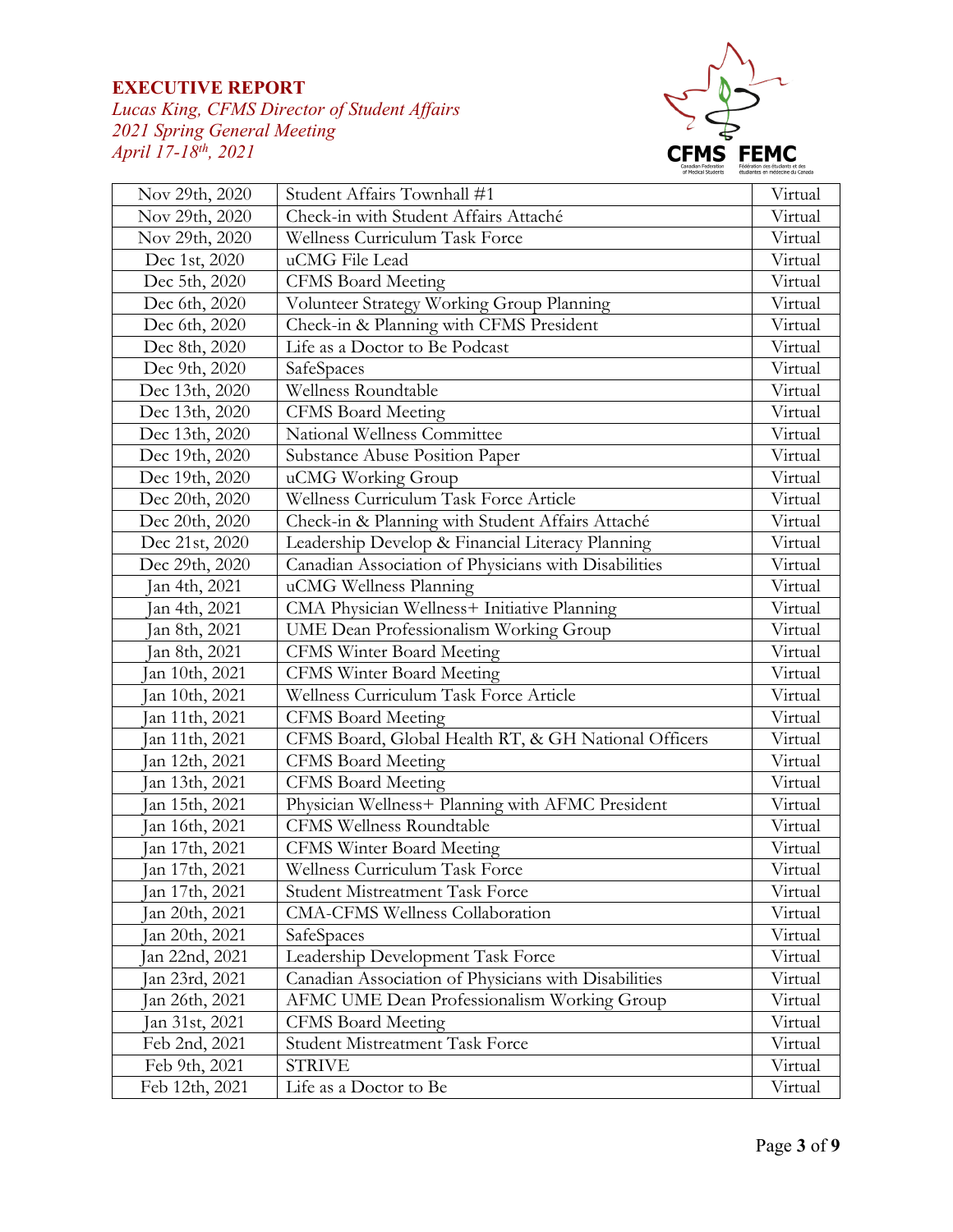*Lucas King, CFMS Director of Student Affairs 2021 Spring General Meeting April 17-18th, 2021* 



| Feb 13th, 2021 | Class of 2022 Advisory Group                                | Virtual |
|----------------|-------------------------------------------------------------|---------|
| Feb 13th, 2021 | National Wellness Committee                                 | Virtual |
| Feb 13th, 2021 | Wellness Roundtable                                         | Virtual |
| Feb 16th, 2021 | AFMC Wellness/Culture Brainstorming Session                 | Virtual |
| Feb 17th, 2021 | Class of 2021 Advisory Group                                | Virtual |
| Feb 20th, 2021 | Longitudinal Wellness Initiative                            | Virtual |
| Feb 20th, 2021 | <b>CFMS Board Meeting</b>                                   | Virtual |
| Feb 21st, 2021 | Canadian Association of Physicians with Disabilities        | Virtual |
| Feb 21st, 2021 | Wellness Curriculum Task Force Writing Group                | Virtual |
| Feb 21st, 2021 | Academic Roundtable                                         | Virtual |
| Feb 22nd, 2021 | Canadian Association of Physicians with Disabilities        | Virtual |
| Feb 24th, 2021 | Royal College Committee on Specialty Education              | Virtual |
| Feb 24th, 2021 | SafeSpaces                                                  | Virtual |
| Feb 26th, 2021 | <b>CMA</b> Interview                                        | Virtual |
| Feb 27th, 2021 | CFMS President's Roundtable                                 | Virtual |
| Feb 28th, 2021 | <b>CFMS Board Meeting</b>                                   | Virtual |
| Feb 28th, 2021 | Student Affairs Town Hall                                   | Virtual |
| Mar 1st, 2021  | CMA-SafeSpaces Check-in                                     | Virtual |
| Mar 1st, 2021  | Check-in with Student Affairs Attaché                       | Virtual |
| Mar 2nd, 2021  | Global Health Town Hall                                     | Virtual |
| Mar 2nd, 2021  | <b>CFMS Board Meeting</b>                                   | Virtual |
| Mar 4th, 2021  | AFMC Wellness/Culture Working Session                       | Virtual |
| Mar 5th, 2021  | PRT & RRT Town Hall                                         | Virtual |
| Mar 5th, 2021  | <b>CFMS Board Meeting</b>                                   | Virtual |
| Mar 6th, 2021  | uCMG Supports Planning                                      | Virtual |
| Mar 6th, 2021  | Class of 2022 Advisory Group Meeting                        | Virtual |
| Mar 7th, 2021  | Planning with Student Affairs Attaché                       | Virtual |
| Mar 7th, 2021  | Canadian Association of Physicians with Disabilities        | Virtual |
| Mar 8th, 2021  | Planning with Student Affairs Attaché                       | Virtual |
| Mar 9th, 2021  | Class of 2022 Advisory Group Meeting                        | Virtual |
| Mar 14th, 2021 | Wellness Roundtable                                         | Virtual |
| Mar 17th, 2021 | SafeSpaces                                                  | Virtual |
| Mar 24th, 2021 | International Social Accountability and Accreditation Think | Virtual |
|                | Tank (ISAATT) - Day 2                                       |         |
| Mar 28th, 2021 | <b>OMSA Council Meeting</b>                                 | Virtual |
| Mar 28th, 2021 | <b>CFMS Board Meeting</b>                                   | Virtual |
| Mar 28th, 2021 | Academic Roundtable                                         | Virtual |
| Mar 30th, 2021 | Brampton School Announcement Planning Discussion            | Virtual |
| Apr 3rd, 2021  | Canadian Association of Physicians with Disabilities        | Virtual |
| Apr 6th, 2021  | AFMC Wellness/Culture Working Session                       | Virtual |
| Apr 7th, 2021  | International Social Accountability and Accreditation Think | Virtual |
|                | Tank (ISAATT) - Day 3                                       |         |
| Apr 7th, 2021  | Class of 2022 Advisory Group                                | Virtual |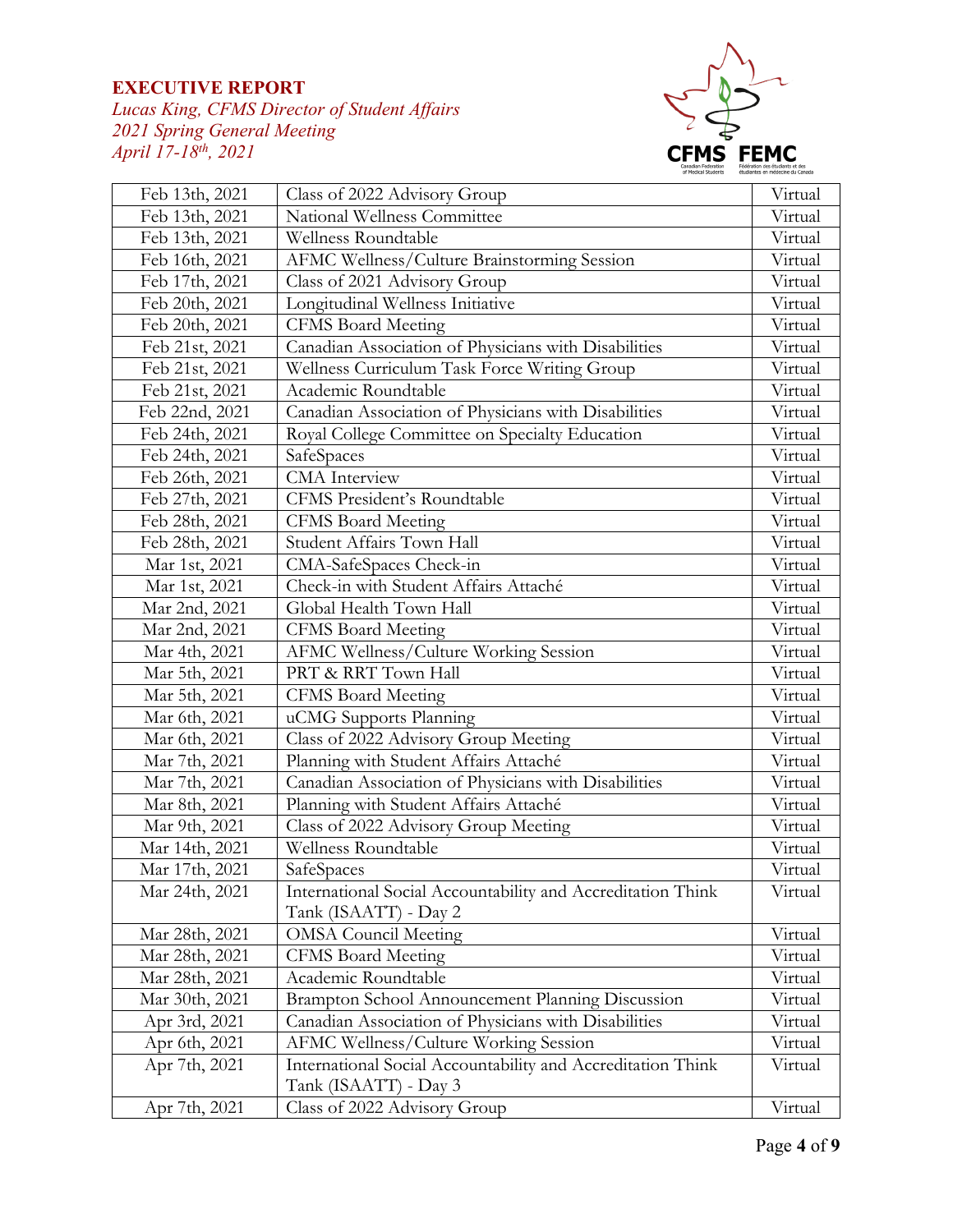*Lucas King, CFMS Director of Student Affairs 2021 Spring General Meeting April 17-18th, 2021* 



| Apr 8th, 2021        | Class of 2021 Advisory Group       | Virtual |
|----------------------|------------------------------------|---------|
| Apr 10th, 2021       | Presidents Roundtable              | Virtual |
| Apr $10^{th}$ , 2021 | Representatives Roundtable         | Virtual |
| Apr 11th, 2021       | Leadership Development Task Force  | Virtual |
| Apr 11th, 2021       | Wellness Roundtable                | Virtual |
| Apr 11th, 2021       | <b>CFMS Board Meeting</b>          | Virtual |
| Apr 17-18th, 2021    | <b>CFMS</b> Spring General Meeting | Virtual |

#### **III. PRIORITIES AND PROJECT AREAS:**

#### **2020-2022 Student Affairs Strategic Plan [\(Link\)](https://docs.google.com/document/d/1QQm8YNaoID4o7wPMdiCxc-4vhecpQQQZsNvArnPrwjE/edit?usp=sharing)**

At the 2020 AGM, the General Assembly approved a new strategic plan for the Student Affairs portfolio that defined a new vision, values, and strategic directions. This document guides and influences everything we now do within the portfolio.

- **1) Strategic Direction #1:** Develop health-promoting communities
	- **a) CFMS Connects [\(Link\)](https://www.facebook.com/groups/cfmsconnects):** This Facebook page was developed in the Summer of 2020 to connect students during the CoVID-19 pandemic and be a hub for Student Affairs initiatives, contests, and events moving forward. Dilpreet (Awareness File Lead) oversees this page and has been collaborating with the Ontario Medical Student Assocation to host a series of contests over the past few months.
	- **b) Life as a Doctor to Be a CFMS Podcast [\(Link\)](https://podcasts.apple.com/ca/podcast/cfms-podcasts/id1536794702):** This new podcast team is led by Audrey, the lead co-host, editor, and creator. The podcast facilitates raw and meaningful discussions related to the difficult nature of medical training and medical culture. It aims to counter the loneliness that we all sometimes feel throughout medical school. The final podcast in the 12 episode series will be released over the next few months.
	- **c) Longitudinal Wellness Initiative [\(Link\)](https://www.cfms.org/what-we-do/student-affairs/longitudinal-wellness-initiative):** Led by Shakiba, the LWI team works diligently to produce practical resources to aid students in their medical school journey through both the CFMS website and CFMS Connects. This year, the LWI team focused on creating more engaging content and finding ways to connect with students through social media.
	- **d) National Wellness Challenge [\(Link\)](https://www.facebook.com/groups/cfmsconnects):** Running from Jan 18<sup>th</sup> to Feb 14<sup>th</sup>, this annual challenge is meant to raise awareness, encourage students to try new activities, and connect and support student wellness across Canada. This year Elizabeth (EB), our 1<sup>st</sup> ever National Wellness Challenge File Lead, led planning and expanded collaborations with FMEQ through a partnership with Valérie (FMEQ VP Wellness).
	- **e) SafeSpaces [\(Link\)](https://www.cfms.org/what-we-do/student-affairs/safe-space):** In its 2<sup>nd</sup> year, SafeSpaces has expanded significantly with a shift to monthly sessions hosted in partnership with the CMA. Sessions have attracted 5-30 participants and been very well received. Katia (Sr File Lead) and Alisha (Jr File Lead) lead this initiative. The next Apr 28<sup>th</sup> session will focus on unmatched Canadian Medical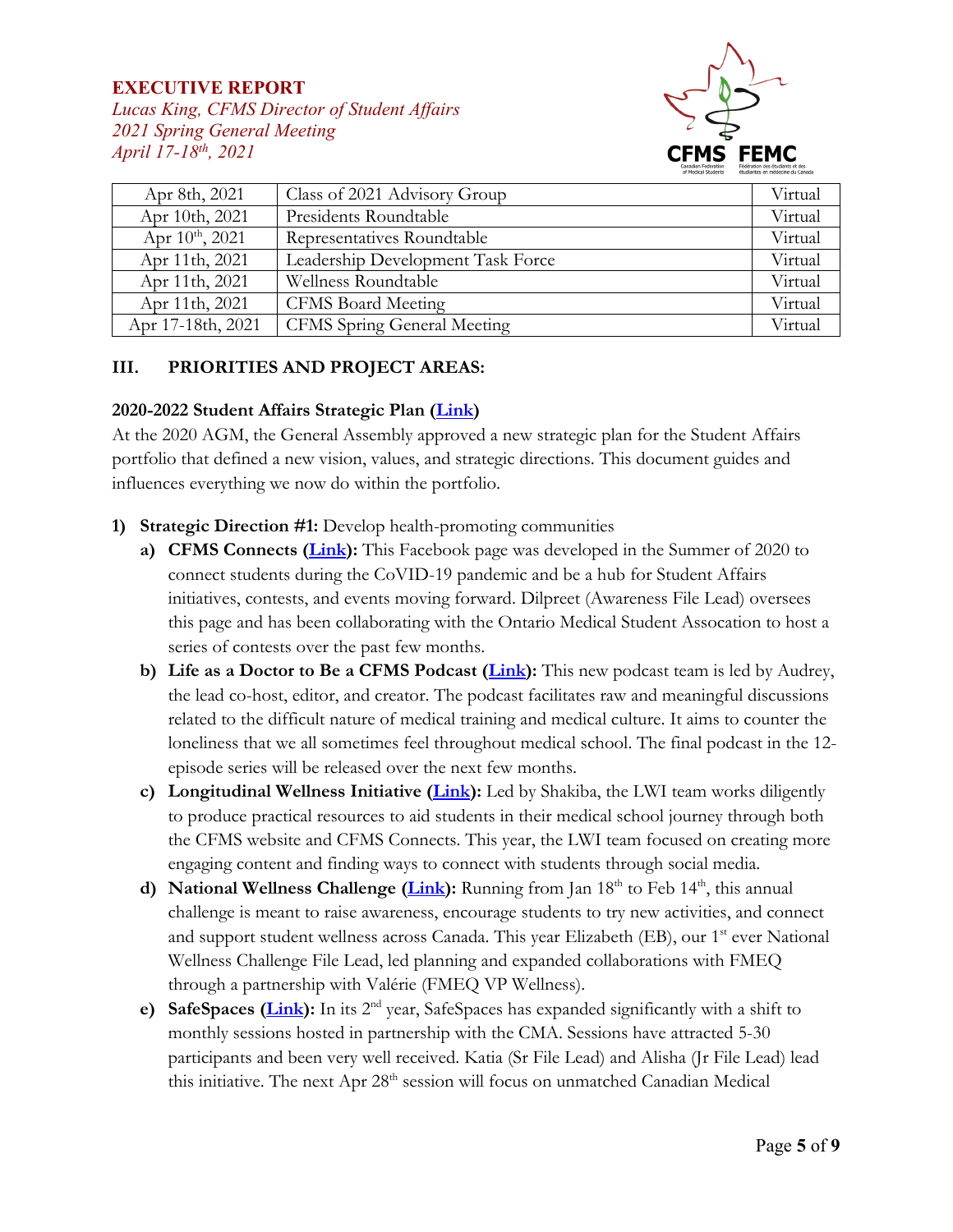*Lucas King, CFMS Director of Student Affairs 2021 Spring General Meeting April 17-18th, 2021* 



Graduates and the following session in May will be hosted collaboratively with the Canadian Association of Physicians with Disabilities Trainee Group.

- **2) Strategic Direction #2:** Promote a positive culture in medical education that prioritizes learner well-being
	- **a) CMA Physician Wellness+ Initiative Funding [\(Link\)](https://www.cma.ca/news/physician-wellness-initiative-dedicates-15-million-support-physicians-and-medical-learners):** Shortly after AGM we confirmed the CFMS will be receiving a very substantial sum of money spread equally over the next four years to support medical students' ongoing health and wellness needs. We conducted a comprehensive consultation process as we developed a set of broad proposals outlining how we will spend the money, which we are in the process of finalizing for the CMA. We hope to use this funding to empower our members, support big-picture initiatives, and address the root causes of what makes medical students unwell. The biggest project involves a partnership with the AFMC and many of the leading thought leaders in this space from across the country to develop a "campaign" to target the culture of medicine.
	- **b) CMEJ Letter to the Editor [\(Link\)](https://journalhosting.ucalgary.ca/index.php/cmej/article/view/71777):** The CFMS was invited to respond to a CMEJ Editor's commentary. I had the privilege of leading the writing team, which included Jack (National Officer of Wellness), Henry (CFMS President), and Victor (CFMS Past-President). The letter was published online in March and we expect it to be included in an upcoming CMEJ issue.
	- **c)** Culture Changers Campaign (*Link*): This campaign had a remarkably successful 1<sup>st</sup> year in 2020 with over 170 nominations. The new team, led by Hifza and Terra of the Mistreatment Task Force, recently completed the 2020 pins and certificates distribution. The 2021 nomination period has unofficially ended and the campaign will run from May  $1^{st}$ -15<sup>th</sup>.
	- **d) Leadership Development Task Force:** This is a new Task Force developed to further the *[Leadership: A Valuable Component of Canadian Medical Education](https://drive.google.com/file/d/13iwzbYvjfMoOczbv_fo9a6oa9tEyZLyK/view?usp=sharing)* paper recommendations from AGM 2020, promote leadership development in the CFMS community, and create educational resources for our members. Ayushi and Prasiddha, the 2020-2021 Leadership Development Co-File Leads, lead this team. Their primary focus is on develop a series of educational leadership modules with funding from the **Strategic Innovation Fund**.
	- **e) National Wellness Committee:** Led by Jack (National Officer of Wellness), the committee has seen many changes this year, including membership, task force involvement, and a collective project for committee members. The committee now brings together the various Task Force and File Leads to work towards individual and collective goals. The collective focus is collating and summarizing past position papers into a master recommendations document to present to the membership for approval at AGM 2021. The committee includes Sarah & Victoria (Advocacy Leads), Dmitry (STRIVE/Resiliency), Dilpreet (Awareness), Elizabeth (NWC), and Sloane (Perspectives in Medicine).
	- **f) Wellness Curriculum Task Force:** Recently, the task force has split into two separate groups to focus on different project aspects. The Writing Team has written and submitted a commentary for publication that calls for action in this area. The Dissemination Team has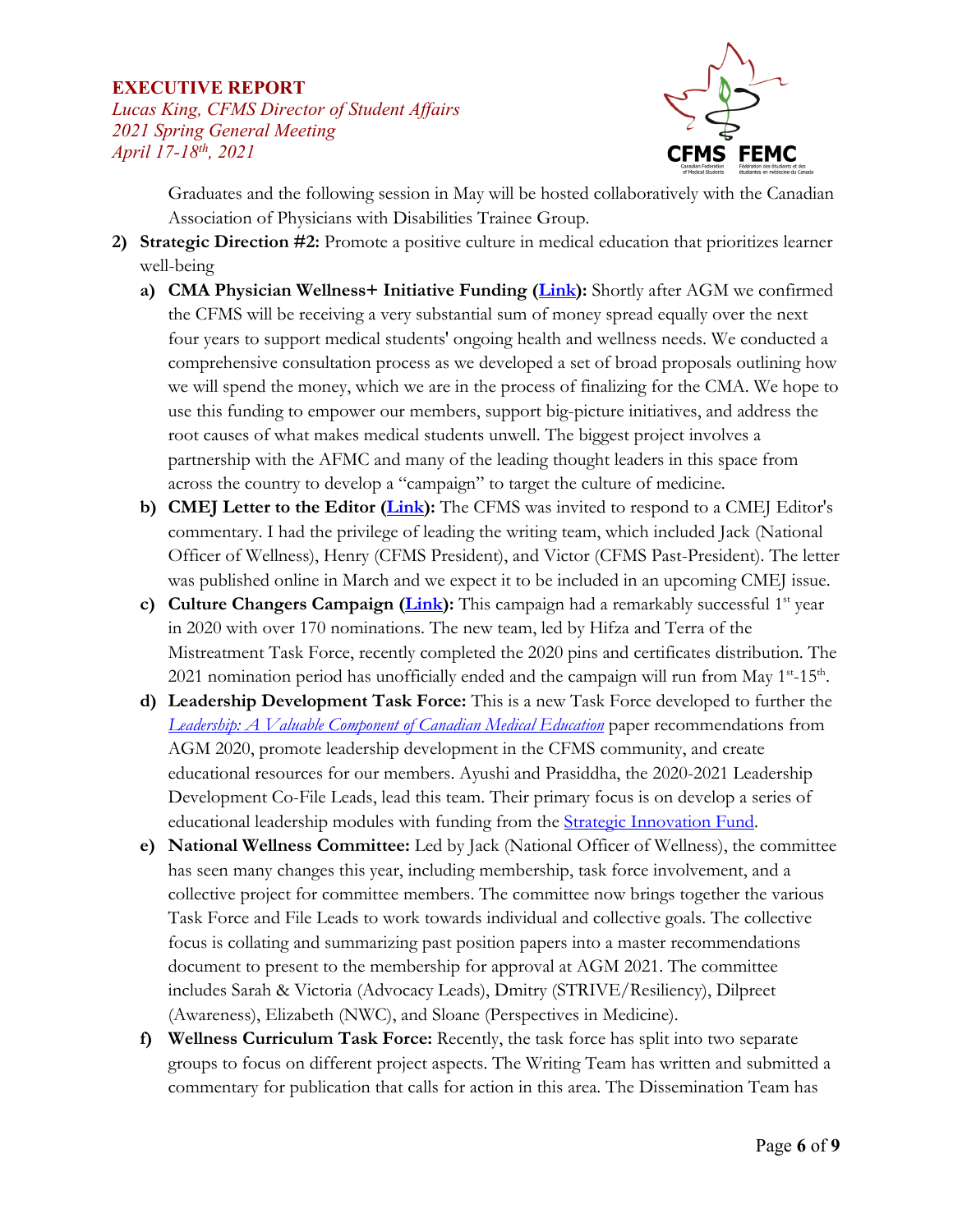*Lucas King, CFMS Director of Student Affairs 2021 Spring General Meeting April 17-18th, 2021* 



collaborated with various stakeholders to improve the framework, which will be published on the [CFMS website](https://www.cfms.org/what-we-do/student-affairs/) prior to SGM. Moving forward, they will work to pilot the framework and integrate it into medical curricula across Canada. This task force has been led to great success by veteran Co-Leads Dax and Rena and junior Co-Lead Noam. I have been a member of this team since 2019 and continue to be involved with this work.

- **3) Strategic Direction #3:** Increase collaboration within the medical community
	- **a) Canadian Association of Physicians with Disabilities:** I joined the "CAPD Trainee Group" early in my term and have contributed individually and in my CFMS role. We have partnered to host a CFMS-CAPD SafeSpaces session in May, develop a series of documents related to accommodations throughout medical school that I hope will be added to the CFMS website upon completion, and update the CFMS General Meeting Policy to address accommodations and accessibility.
	- **b) CMA:** We have a standing quarterly meeting with the CMA wellness team to discuss areas of collaboration. Since the beginning of my term, we have collaborated on work relating to the Wellness Curriculum Task Force, SafeSpaces, their new podcast, [Wellness Connection,](https://www.cma.ca/physician-health-and-wellness/wellness-connection) [Physician Wellness Hub,](https://www.cma.ca/physician-wellness-hub) [Wellness Support Line,](https://www.cma.ca/supportline) and more.
	- **c) FMEQ:** Early in my term, I met with Valérie (VP Bien-être/Wellness) to look for areas of collaboration. Following this meeting, we were able to bring Valérie into the planning of the National Wellness Challenge, Culture Changers Campaign, and she has attended most Wellness Roundtable meetings.
	- **d) OMSA:** Myself and a few others have met with representatives from OMSA on several occasions to discuss opportunities to collaborate on discounts, wellness initiatives, and the development of educational resources for our members. Recently, Dilpreet (Awareness Lead) has led a partnership with OMSA to develop a bi-weekly CFMS-OMSA Wellness Challenge through CFMS Connects. We have also invited Courtney (OMSA VP Student Affairs) to attend Wellness Roundtable meetings as a guest.
	- **e) Other National Student Organizations:** I have reached out to and connected with several other national student organizations but was unable to solidify any major partnerships.
	- **f) Student Affairs Town Hall:** At the end of November, I hosted the 1<sup>st</sup> town hall to discuss the CMA Physician Wellness+ Initiative funding, provide a portfolio update and open forum for students to interact with CFMS leadership. The 2<sup>nd</sup> session was hosted at the end of February in a similar format to the  $1<sup>st</sup>$ . These sessions provided us an opportunity to connect with more students and hear directly from the membership.
	- **g) Student Affairs Portfolio Restructuring [\(Link\)](https://drive.google.com/file/d/127e7sqLbO8Jcs6VuiSM9qz9b-al2g8o1/view?usp=sharing):** One of my goals this year was to reorganize the portfolio to ensure it is clear what each position was responsible for, reduce redundancies, and increase collaboration opportunities. I believe we have been successful, particularly within the National Wellness Committee, which now brings together representatives from across the portfolio to work on collective projects and have higher-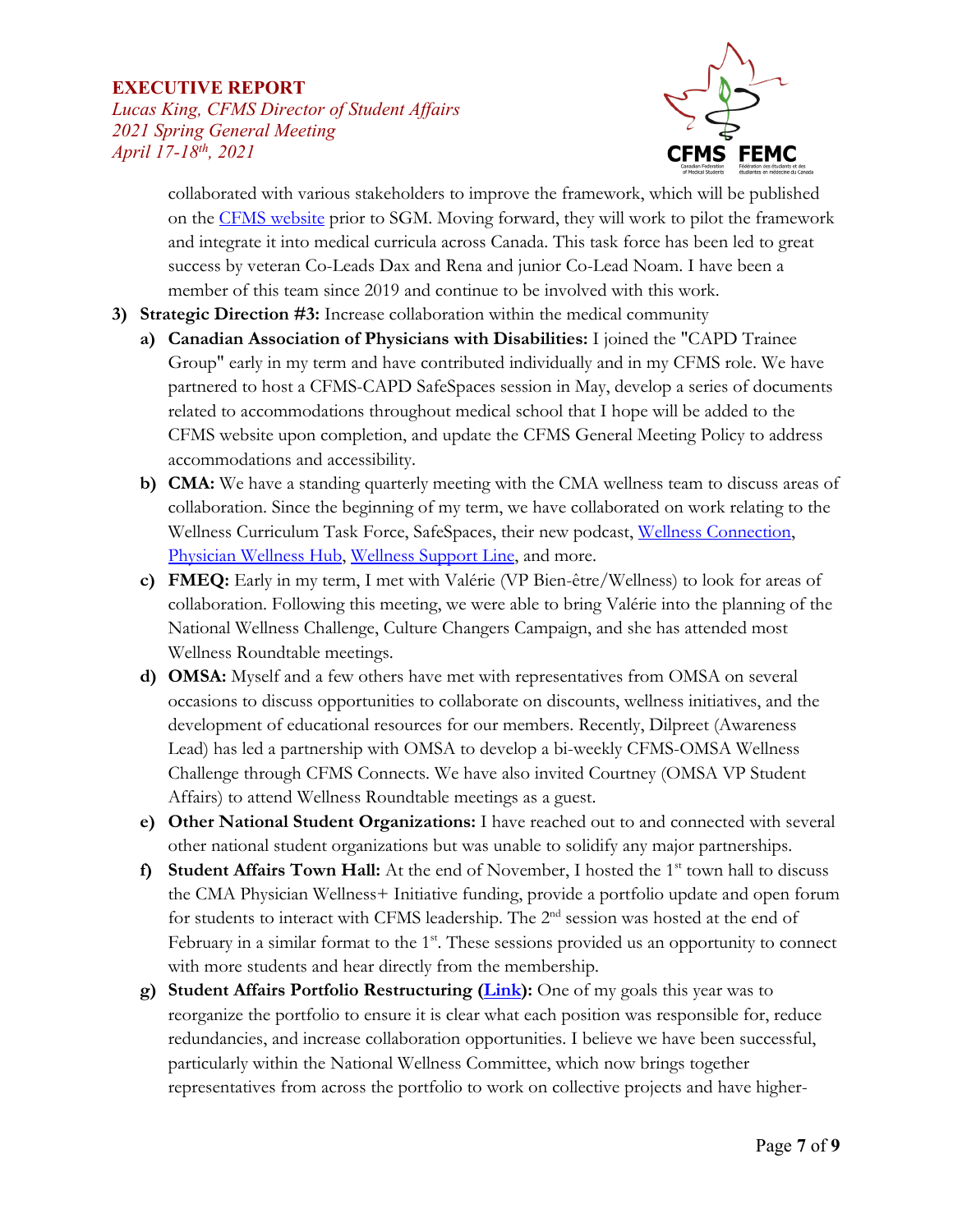*Lucas King, CFMS Director of Student Affairs 2021 Spring General Meeting April 17-18th, 2021* 



level strategic discussions. I hope to see the structure further refined with changes made leading into Fall Call in September as students are recruited for the 2021-2022 year.

- **h) Wellness Roundtable:** Khaldon, Western Regional Director and Student Affairs Attaché, led the WRT as the Chair. We aimed to bring more strategic discussions and updates to the WRT to increase the impact of the work we do together and empower our local representatives. One of the CMA Physician Wellness+ Initiative proposals relates to empowering the WRT and I look forward to seeing it actioned over the coming year.
- **4) Strategic Direction #4:** Optimize student resources
	- **a) Discounts [\(Link\)](https://www.cfms.org/resources/discounts):** Our Corporate Sponsorships, led by Zack (National Officer of Services), has had a remarkably successful term as they have worked to renew popular discounts, such as UWorld, and secured several new discounts, including SketchyMedical, MedMastery, CanadaQBank, Hyundai and more. Additionally, in January we secured 2-months of free AMBOSS for all of our members and an additional 4-months for all of our senior clerks.
	- **b) Electives & Interviews Databases (Link [1](https://www.cfms.org/databases/electives) & [2\)](https://www.cfms.org/databases/carms-interview):** These two separate teams, led by Zack (National Officer of Services), have been working on re-evaluating the current structure of the databases and updating the formats. They have also been planning a promotional campaign to drive awareness and increase the number of reviews as we try to re-focus on providing more information for students who cannot do visiting electives.
	- **c) Resources:** This is a new position and branch of the Services Committee that Zack (National Officer of Services) has created and will lead. We aim to provide more resources to students through this expansion, such as an expanded discount database, campus food guides for each school, and more.

# **5) Other Areas of Work:**

- **a) Equity, Diversity, & Inclusivity:** We aimed to integrate EDI principles into our portfolio's work, particularly regarding wellness. A few areas where we explicitly worked to do this were within the Student Affairs EDI Working Group, which acted as an advisory group for myself and others in the portfolio, the Longitudinal Wellness Initiative, Student Mistreatment Task Force, SafeSpaces, CAPD partnership, and collaborations with other CFMS portfolios and external partners.
- **b) uCMG Working Group:** As Director of Student Affairs, I was a member of the uCMG Working Group, which had its first meeting in December. With my experience as a 2019- 2020 uCMG File Lead, I played a larger role in on-boarding and supporting the 2020-2021 uCMG File Leads, including consulting on the development of their uCMG Wellness Campaign and leading the organization of the [2021 Match Supports.](https://www.cfms.org/news/2021/04/06/2021-students-unmatched-after-the-r-1-match-copie)
- **c) AFMC UGME Dean's Professionalism Working Group:** The UGME Deans organized this group with representatives from several national UGME organizations. We are developing a framework that we hope schools will use to guide how they approach